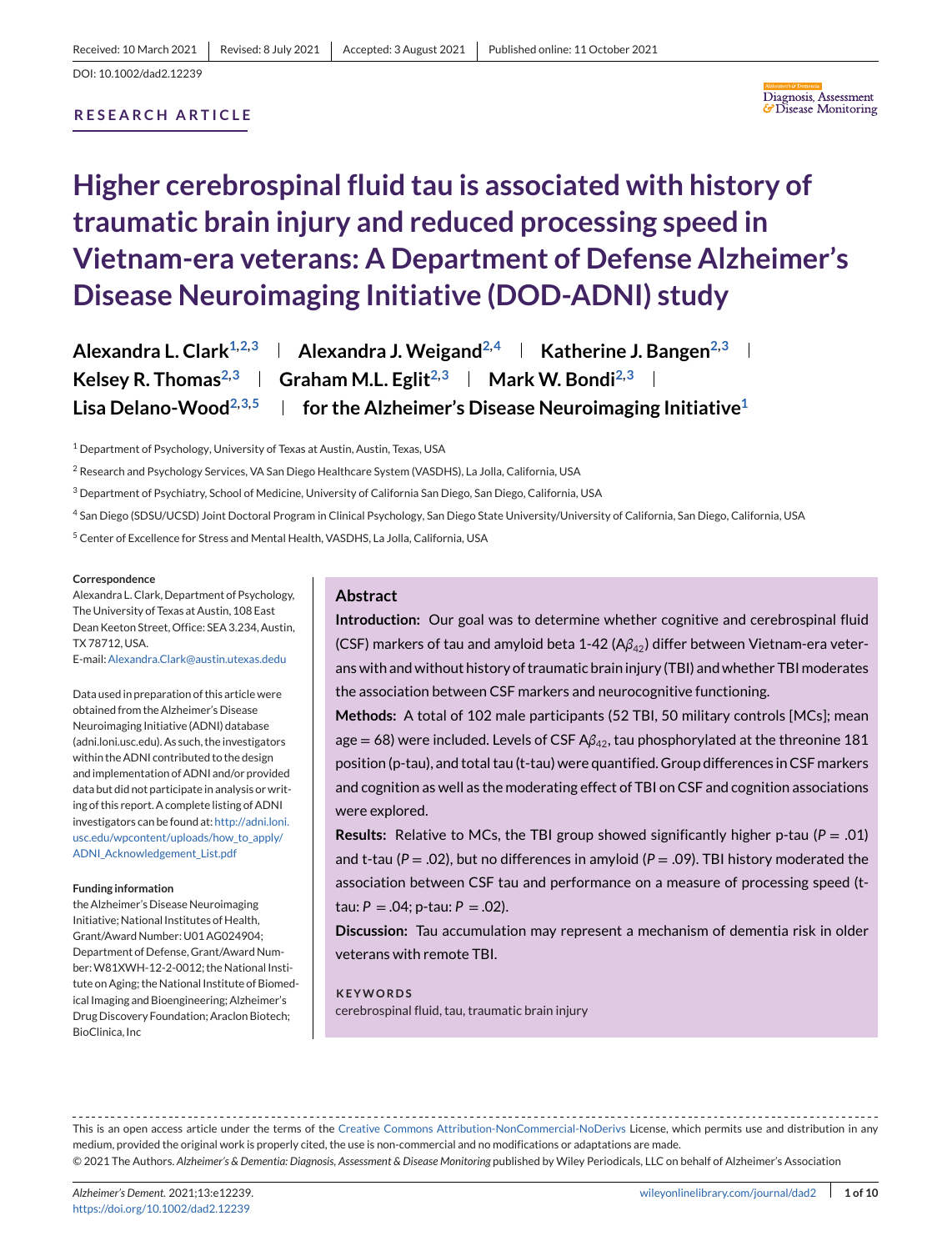## **1 INTRODUCTION**

Traumatic brain injury (TBI) has been identified as a risk factor for the development of neurodegenerative disorders and dementia (e.g., Alzheimer's disease [AD], chronic traumatic encephalopathy [CTE]) in late life.<sup>1-3</sup> Epidemiological studies have shown that individuals with a history of TBI demonstrate an earlier age of dementia onset relative to controls<sup>[1,4](#page-7-0)</sup> and that this risk appears to be magnified within the context of repetitive head trauma and increasing injury severity.<sup>[1,2,5](#page-7-0)</sup> The precise neuropathological mechanisms by which remote TBI contributes to late-life neurodegeneration is poorly understood, but amyloid beta<sub>42</sub> (A $\beta$ <sub>42</sub>) and/or tau aggregation may play a pivotal role.

As a consequence of TBI, structural damage (e.g., axonal injury) initiates A*β*<sup>42</sup> and tau pathogenesis within damaged tissue, and secondary neuroinflammatory cascades contribute to the failed clearance and accumulation of these protein aggregates.<sup>5-9</sup> Studies have shown protracted microglia for up to two decades in the aftermath of TBI, $10$ and there is evidence for abnormal tau propagation and accumula-tion in tandem with these changes.<sup>[11](#page-8-0)</sup> Abnormal A $\beta_{42}$  and tau accumulation are not unique to neurotrauma, as these neuropathologic changes are also well-established features of pathological aging and a primary driver of AD-related degenerative processes.<sup>[12](#page-8-0)</sup> However, studies examining these protein markers within the intersection of TBI and aging are limited, and the precise manner in which long-term neurocognitive outcomes differ as a function of TBI and are ultimately influenced by each protein marker remains unclear.

The current study aimed to (1) understand the nature of cerebrospinal fluid (CSF) markers of A*β*<sup>42</sup> and tau in older Vietnam-era veterans with and without a TBI history, (2) explore potential group differences in cognitive outcomes, and (3) determine the extent to which TBI history may moderate associations between CSF markers and cognitive functioning in older adults.

## **2 METHODS**

#### **2.1 Data, protocol approvals, and patient consent**

Data used for the present study were obtained from the publicly available Brain Aging in Vietnam War Veterans/Department of Defense Alzheimer's Disease Neuroimaging Initiative (DOD-ADNI) database (adni.loni.usc.edu). The study is directed by principal investigator Dr. Michael Weiner of the San Francisco VA Medical Center and University of California, San Francisco. The overarching goals of the DOD-ADNI study are to characterize the long-term neural and behavioral consequences of TBI and/or posttraumatic stress disorder (PTSD). The main aims and methods are described in detail elsewhere,  $13$  and up-todate information can be found at [www.adni-info.org.](http://www.adni-info.org) This research was approved by the institutional review boards of all participating sites within ADNI and written informed consent was obtained for all study participants.

## **RESEARCH IN CONTEXT**

- 1. Systematic Review: The precise neuropathological mechanisms by which remote traumatic brain injury (TBI) contributes to dementia risk is currently poorly understood. Although amyloid beta<sub>42</sub> (A $\beta$ <sub>42</sub>) and/or tau aggregation has been posited to play a pivotal role, studies exploring these cerebrospinal fluid (CSF) protein markers in samples of older adults with history of remote TBI are limited.
- 2. Interpretation: Findings from the Department of Defense Alzheimer's Disease Neuroimaging Initiative (DOD-ADNI) dataset highlight that Vietnam-era veterans with remote TBI demonstrate greater levels of CSF tau, although no differences in CSF Aβ<sub>42</sub> levels were observed. Additionally, elevated levels of tau were associated with poorer processing speed within the TBI group.
- 3. Future Directions: Tau pathology may contribute to the increased risk for dementia outlined by epidemiological studies characterizing neurodegenerative disorders after TBI. Additional work using tau positron emission tomography is needed to clarify TBI-related drivers of tauopathy (e.g., axonal injury, neuroinflammation, repetitive trauma), as well as the spatio-temporal patterns of tau pathology in the brain.

## **2.2 Participants**

Currently, a total of 299 Vietnam War veterans between the ages of 50 and 90 have been recruited into DOD-ADNI. This study leveraged 102 veterans (TBI:  $n = 52$ ; military controls [MCs]:  $n = 50$ ) with available data for the following variables (downloaded on January 1, 2019): CSF A*β*42, tau phosphorylated at the threonine 181 position (p-tau), and total tau (t-tau) values; apolipoprotein E (*APOE*) genotyping; cognitive scores; ADNI clinical group assignments, and key demographic information. Participants were excluded if they endorsed a head injury, but could not provide details surrounding the presence or duration of a loss of consciousness (LOC), alteration of consciousness (AOC), or posttraumatic amnesia (PTA). The larger DOD-ADNI study also excludes subjects with a diagnosis of mild cognitive impairment or dementia as defined by Mini-Mental Status Examination scores <24 and Clinical Dementia Rating score of 0.5 or higher.<sup>[13](#page-8-0)</sup>

## **2.3 TBI diagnosis**

Self-reported details about whether a head injury resulted in a hospitalization and the presence and duration of any LOC, AOC, or PTA were recorded for each subject. This information was downloaded from the RECTBIINJ.csv file and the Veterans Affiars (VA)/DoD criteria 2011[14](#page-8-0)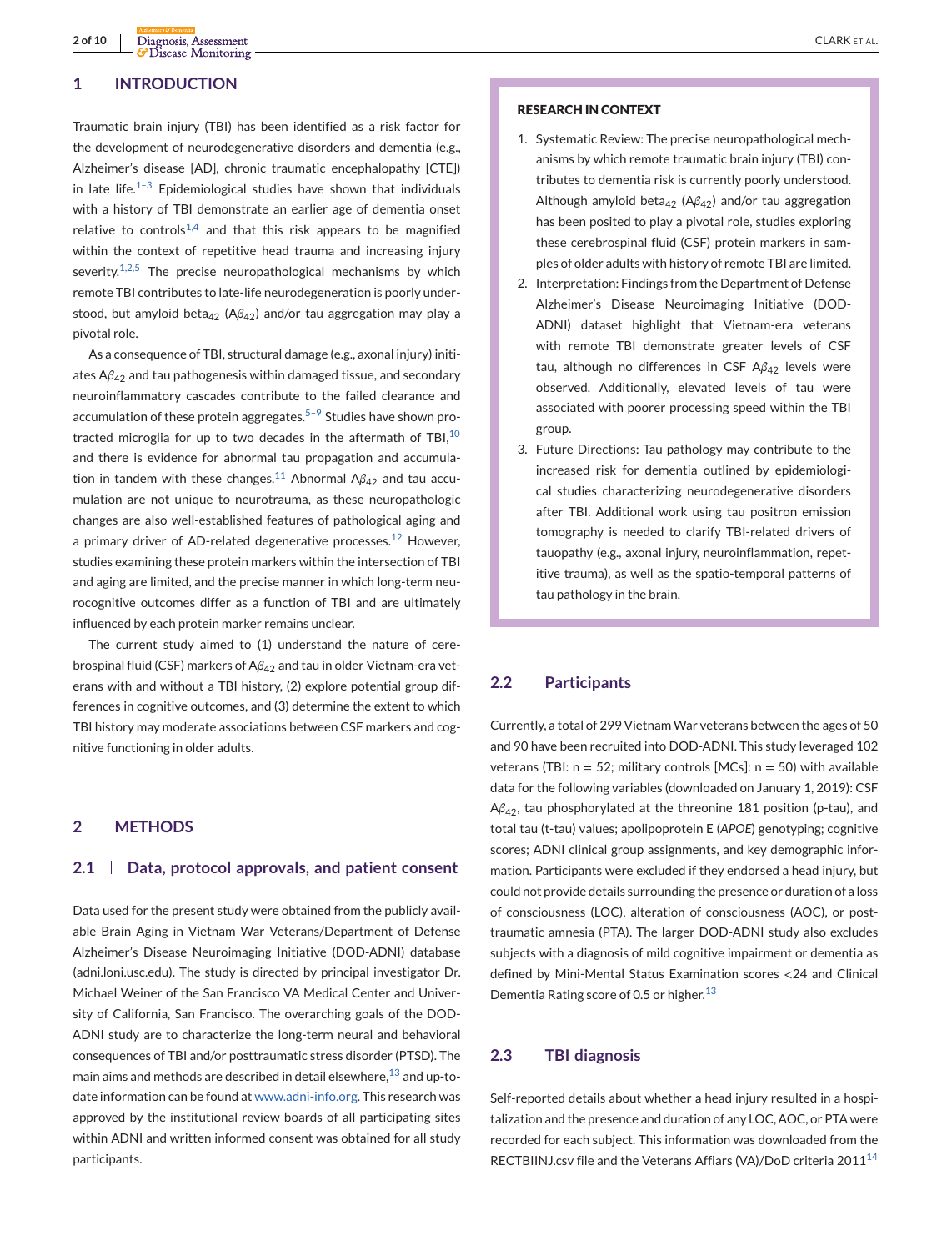for TBI was used to determine whether each reported injury met clinical criteria for TBI, as well as to classify the severity of the reported injury. An injury was classified as mild if the participant sustained an LOC <30 minutes, or AOC or PTA <24 hours; moderate if LOC >30 minutes but <24 hours, AOC >24 hours, or PTA >1 day but <7 days; or severe if the participant sustained a LOC  $\geq$  24 hours, AOC  $>$  24 hours, or PTA ≥7 days.

#### **2.4 Biofluid and genetic markers**

CSF samples were collected through lumbar punctures and baseline levels of A*β*42, t-tau, and p-tau were measured using Elecsys electrochemi-luminescence immunoassays on a fully automated Cobas e601 platform. *APOE ε*4 positivity was determined by the possession of at least one *APOE ε*4 allele.

## **2.5 Psychiatric and cognitive variables**

The Clinician-Administered PTSD Scale (CAPS)<sup>[15](#page-8-0)</sup> was used to assess current and lifetime symptoms of posttraumatic stress in accordance with the Diagnostic and Statistical Manual of Mental Disorders— Fourth Edition, Text Revision (DSM-IV-TR).<sup>[16](#page-8-0)</sup> Cognitive measures that have previously been associated with TBI-associated deficits in older adult samples $17,18$  were selected. All raw scores on measures of processing speed (Trail Making Test Part A), executive functioning (Trail Making Test Part B), verbal learning (Logical Memory I; Rey Auditory Verbal Learning Test [RAVLT] Trials 1 to 5 Total), and verbal memory (Logical Memory II, Total Delayed Recall, and Recognition Total) were converted to *z*-scores for analyses. Given there were multiple measures for the verbal learning and memory domains, *z*-scores were averaged to create composites scores. Poorer cognitive performance was indicated by higher *z*-scores on the processing speed and executive functioning measures, or lower *z*-scores on verbal learning and memory composites.

### **2.6 Statistical analyses**

Analyses of variance (ANOVAs) were used to determine whether the groups (MCs vs. TBI) differed on continuous demographic and psychiatric variables. Chi-squared analyses were used to examine group differences on categorical demographic variables.

Analyses of covariance (ANCOVAs) adjusting for (1) age and *APOE ε*4 positivity examined group differences in CSF levels of A*β*42, t-tau, and p-tau, and (2) age, education, and *APOE ε*4 positivity were used to examine group differences in cognitive performance. Preliminary analyses revealed that the residuals for A*β*<sup>42</sup> were normally distributed, but the tau variables were non-normally distributed and strongly positively skewed (t-tau and p-tau Shapiro-Wilk's *P*'s < .001, skewness for  $t$ -tau = 1.16 and p-tau = 1.29). Therefore, prior to data analysis, Box-Cox transformations were conducted to normalize tau variables ([xˆ*λ*–

1]/*λ* where *λ* = –0.4 for t-tau and –0.6 for p-tau). Multiple linear regressions controlling for age, education, and *APOE ε*4 positivity were used to determine whether TBI group status moderated CSF and cognitive associations. Follow-up ANCOVAs and regressions were performed with the current CAPS total included as a covariate. Degrees of freedom slightly differ across analyses: p-tau data were degraded for two subjects; there were two outliers (*z*-scores >3) on Trails A and one outlier on Trails B removed from cognitive analyses; and CAPS data were missing for five subjects.

Reported statistics (i.e., parameter estimates) reflect the difference between estimated marginal means of Box-Cox transformed values, but untransformed and unadjusted group means are presented within the text and figures to facilitate interpretation. All analyses were performed with the SPSS version  $26^{19}$  $26^{19}$  $26^{19}$  and R version 3.5.0 [\(https://cran.](https://cran.r-project.org/) [r-project.org/\)](https://cran.r-project.org/).[20](#page-8-0) The Bejamini-Hochberg method was used control the false discovery rate and adjusted *P*-values are reported alongside significant results within the text.

## **3 RESULTS**

#### **3.1 Sample characteristics**

Participant demographics and TBI injury characteristics are presented in (Table [1\)](#page-3-0). The TBI group was  $\approx$  1.4 years older on average than the MCs group ( $P = .04$ .  $\eta_p^2 = 0.04$ ), and the majority of the TBI group endorsed an injury that was determined to be mild in severity. Clinical data for the groups are presented in (Table [2\)](#page-4-0). There were no group differences in combat exposure, psychiatric symptoms, or health variables  $(Ps > .05)$ .

## **3.2 Group comparisons on CSF markers**

ANCOVAs adjusting for age and *APOE ε*4 positivity revealed that the TBI group displayed significantly higher levels of p-tau (*F* [1, 96] = 6.86, *P* = .01, adjusted *P* = .03, *η*<sup>p</sup> <sup>2</sup> = 0.07) and t-tau (*F* [1, 98] = 5.91, *P* = .02, adjusted  $P = .04$ ,  $\eta_p^2 = 0.06$ ). In contrast, there was no main effect of group for A*β*<sup>42</sup> (*F* [1, 98] = 2.91, *P* = .09, *η*<sup>p</sup> <sup>2</sup> = 0.03), although CSF levels of A*β*<sup>42</sup> were higher on average within the TBI group versus controls (see Table [1](#page-3-0) and Figure [1\)](#page-4-0).

#### **3.3 Group comparisons on cognitive performance**

ANCOVAs adjusting for age, education, and *APOE ε*4 positivity revealed that the TBI group performed significantly worse than the MC group on the delayed memory composite (*F* [1, 96] = 7.90, *P* = .006, adjusted *P* = .02,  $\eta_p^2$  = 0.08). There were no significant group differences in performance on the verbal learning composite (*F* [1, 96] = 1.24, *P* = .27, *η*<sup>p</sup> <sup>2</sup> = 0.01), Trails A (*F* [1, 94] = .11, *P* = .74, *η*p <sup>2</sup> = 0.001), or Trails B (*F* [1, 92] = 0.78, *P* = .37, *η*<sup>p</sup> <sup>2</sup> = 0.009). See Table [3.](#page-5-0)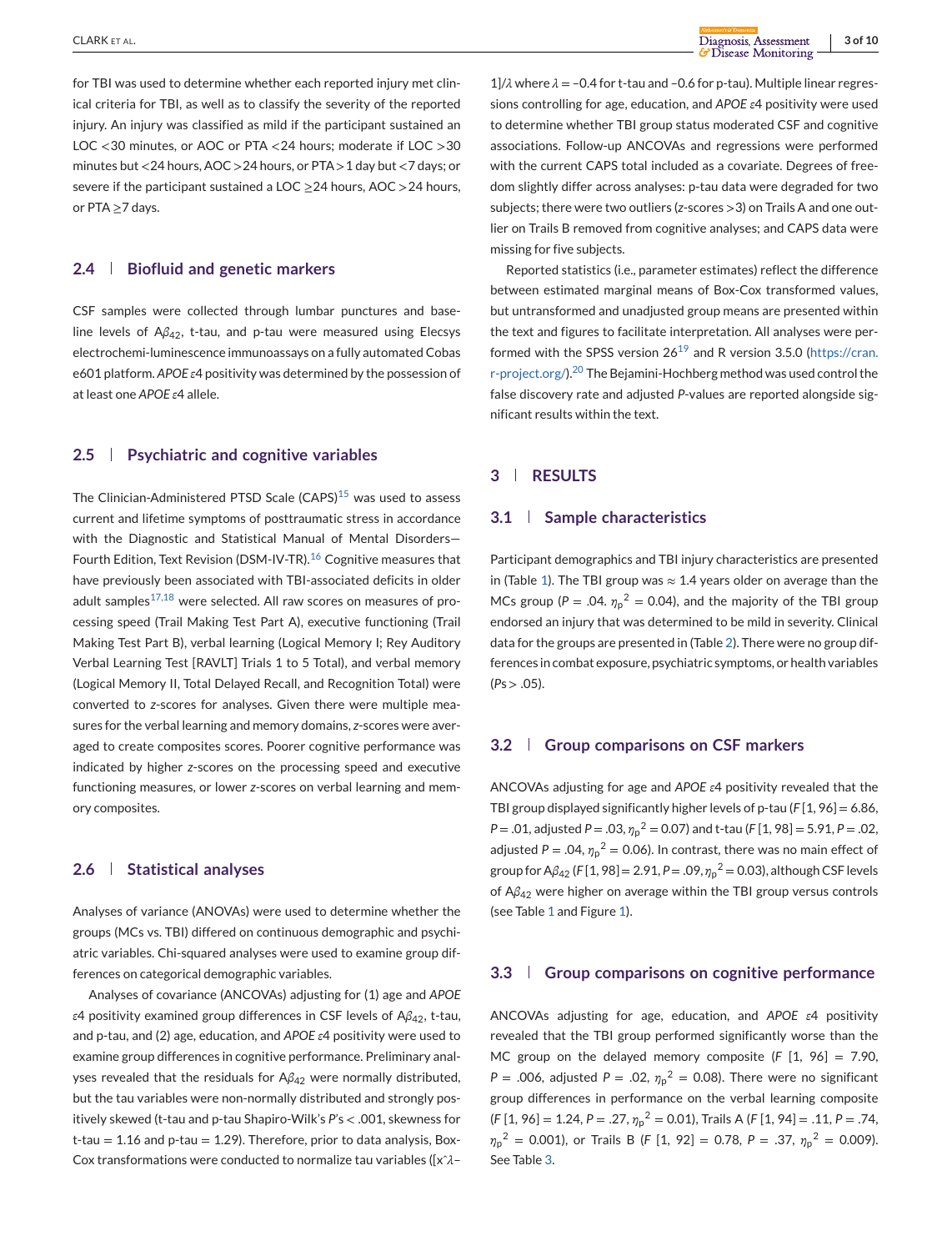## <span id="page-3-0"></span>**TABLE 1** Sample demographics and clinical characteristics, mean (SD)

|                                                                                       | <b>Military controls</b> |                               |               |                  |                           |
|---------------------------------------------------------------------------------------|--------------------------|-------------------------------|---------------|------------------|---------------------------|
|                                                                                       | $(n = 50)$               | TBI ( $n = 52$ )              | F or $\chi^2$ | P                | <b>Effect size</b>        |
| Age, years                                                                            | 67.5(3.5)                | 68.9 (3.5)                    | 4.3           | .04 <sup>c</sup> | $\eta_p^2 = 0.04$         |
| Education, years                                                                      | 14.9(2.1)                | 15.4(2.5)                     | 1.0           | .31              | $\eta_{\rm p}{}^2 = 0.01$ |
| MMSE total score                                                                      | 28.4(1.4)                | 28.3(1.8)                     | 0.1           | .73              | $\eta_p^2 = 0.001$        |
| Sex <sup>a</sup> , male                                                               | 100%                     | 98%                           | 1.4           | .24              | $\varphi = 0.09$          |
| APOE $\varepsilon$ 4 positivity <sup>b</sup> , yes                                    | 22%                      | 23%                           | 0.2           | .89              | $\varphi = 0.01$          |
| Race <sup>a</sup>                                                                     |                          |                               | 2.6           | .76              | $\varphi = 0.15$          |
| American Indian/Alaskan Native                                                        | 2%                       | 2%                            |               |                  |                           |
| Asian                                                                                 | 2%                       | 0%                            |               |                  |                           |
| <b>Black</b>                                                                          | 6%                       | 4%                            |               |                  |                           |
| White                                                                                 | 82%                      | 90%                           |               |                  |                           |
| Multi-racial                                                                          | 4%                       | 2%                            |               |                  |                           |
| Unknown                                                                               | 4%                       | 2%                            |               |                  |                           |
| Highest rank during military service <sup>a</sup>                                     | $\overline{\phantom{a}}$ | $\overline{\phantom{a}}$      | 4.2           | .24              | $\varphi = 0.17$          |
| Enlisted                                                                              | 78%                      | 75%                           |               |                  |                           |
| Warrant officer                                                                       | 0%                       | 4%                            |               |                  |                           |
| Officer                                                                               | 22%                      | 19%                           |               |                  |                           |
| Unknown                                                                               | 0%                       | 2%                            |               |                  |                           |
| CSF markers                                                                           |                          |                               |               |                  |                           |
| $A\beta_{42}$ , pg/mL                                                                 | 1197.2(415.7)            | 1334.4(540.4)                 | 2.9           | .09              | $\eta_{\rm p}{}^2 = 0.03$ |
| Total tau, pg/mL                                                                      | 192.0 (57.1)             | 231.0 (84.5)                  | 5.9           | .02 <sup>c</sup> | $\eta_p^2 = 0.06$         |
| P-tau, pg/mL                                                                          | 16.3(5.4)                | 20.3(8.2)                     | 6.7           | .01 <sup>c</sup> | $\eta_{\rm p}{}^2 = 0.07$ |
| TBI injury characteristics                                                            |                          |                               |               |                  |                           |
| Total TBI count                                                                       |                          | 1.4 $(0.8)$ , range 1 to 5    |               |                  |                           |
| Time since last TBI, years                                                            |                          | 31.0 (18.8), range 0 to<br>65 |               |                  |                           |
| % of individuals with mild versus<br>moderate/severe for worst injury                 |                          | 63%, 37%                      |               |                  |                           |
| % of mild TBI group with a single<br>versus multiple injuries                         |                          | 64% 36%                       |               |                  |                           |
| % of individuals that endorsed an<br>injury that required hospitalization,<br>Yes: No |                          | 54%, 46%                      |               |                  |                           |
| % of individuals that endorsed an<br>injury that resulted in a LOC, Yes:<br>No        |                          | 69%, 31%                      |               |                  |                           |
| % of individuals that endorsed an<br>injury that resulted in an AOC, Yes:<br>No       |                          | 85%, 15%                      |               |                  |                           |
| % of individuals that endorsed an<br>injury that resulted in PTA, Yes: No             |                          | 33%, 67%                      |               |                  |                           |

Abbreviations: A*β*, amyloid beta; AOC, alteration of consciousness; *APOE*, apolipoprotein E; CSF, cerebrospinal fluid; LOC, loss of consciousness; MC, military controls; MMSE, Mini-Mental Status Examination; PTA, posttraumatic amnesia; SD, standard deviation; TBI, traumatic brain injury.

aDenotes likelihood ratio.

**b**Denotes chi-squared test.

 $c$ Denotes  $P < .05$ .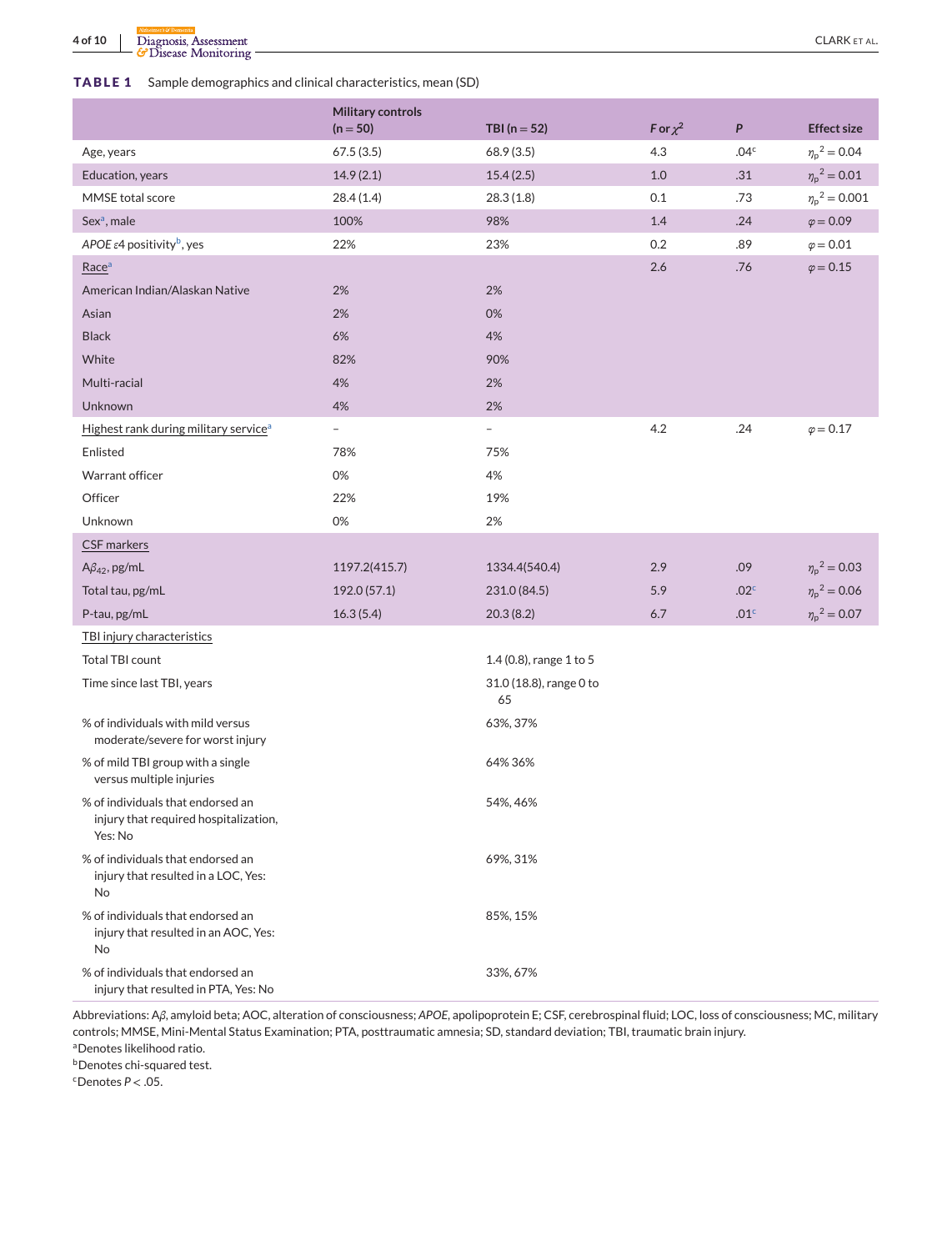#### <span id="page-4-0"></span>**TABLE 2** Sample demographics and clinical characteristics

|                                                     | <b>Military controls</b><br>$(n = 50)$ | TBI ( $n = 52$ ) | F or $\chi^2$ | P   | <b>Effect size</b>         |
|-----------------------------------------------------|----------------------------------------|------------------|---------------|-----|----------------------------|
| Combat exposure and psychiatric<br>symptom severity |                                        |                  |               |     |                            |
| Served in combat <sup>a</sup> , yes                 | 86%                                    | 85%              | 0.04          | .84 | $\varphi = 0.02$           |
| CAPS current total score                            | 31.0(30.8)                             | 33.7(26.2)       | 0.2           | .65 | $\eta_{\rm n}{}^2 = 0.002$ |
| CAPS lifetime total score                           | 43.3 (40.7)                            | 48.2(30.1)       | 0.4           | .51 | $\eta_{\rm n}{}^2 = 0.005$ |
| Geriatric Depression Scale total score              | 2.8(3.5)                               | 2.6(2.6)         | 0.09          | .76 | $\eta_{\rm n}{}^2 = 0.001$ |
| Medical history and substance use                   |                                        |                  |               |     |                            |
| History of diabetes, yes                            | 44%                                    | 42%              | 0.03          | .86 | $\varphi = 0.02$           |
| History of high blood pressure, yes                 | 66%                                    | 56%              | 1.1           | .29 | $\varphi = 0.11$           |
| History of alcohol use disorder, yes                | 37%                                    | 45%              | 0.72          | .40 | $\varphi = 0.09$           |
| History of substance use disorder, yes              | 12%                                    | 10%              | 0.15          | .69 | $\varphi = 0.04$           |

Abbreviations: CAPS, Clinician Administered PTSD Scale; MCs, military controls; MMSE, Mini-Mental Status Examination; TBI, traumatic brain injury. aDenotes chi-squared test

‡Denotes *P* < .05.

Please note that five subjects (three from the MCs and two from the TBI group) were missing CAPS data; two TBI subjects (one from the MCs and one from the TBI group) were missing alcohol or substance use information.





**FIGURE 1** Group comparisons on cerebrospinal fluid (CSF) protein markers of amyloid beta (Aβ)<sub>42</sub> and total tau (t-tau) or tau phosphorylated at the threonine 181 positionp-tau. Top left panel depicts significant group differences in CSF levels of t-tau (left) versus right top right shows p-tau (right). Bottom row depicts A*β* levels between the two groups

# **3.4 Group by CSF interactions on cognitive performance**

With respect to Trails A performance, there were significant group  $\times$ p-tau (unstandardized *β* = 5.08, t = 2.39, *P* = .02, adjusted *P* = .06,  $r_{part}^2$  = 0.24) and group  $\times$  t-tau (unstandardized  $\beta$  = 6.93, t = 2.06,  $P = .04$ , adjusted  $P = .08$ ,  $r_{part}^2 = 0.20$ ) interactions. Examination of main effects revealed that poorer processing speed was associated with higher levels of p-tau (unstandardized  $\beta$  = 3.74, t = 2.74, P = .009,  $r_{part}^2$  = 0.37) and t-tau (unstandardized  $\beta$  = 4.20, t = 1.91, P = .06,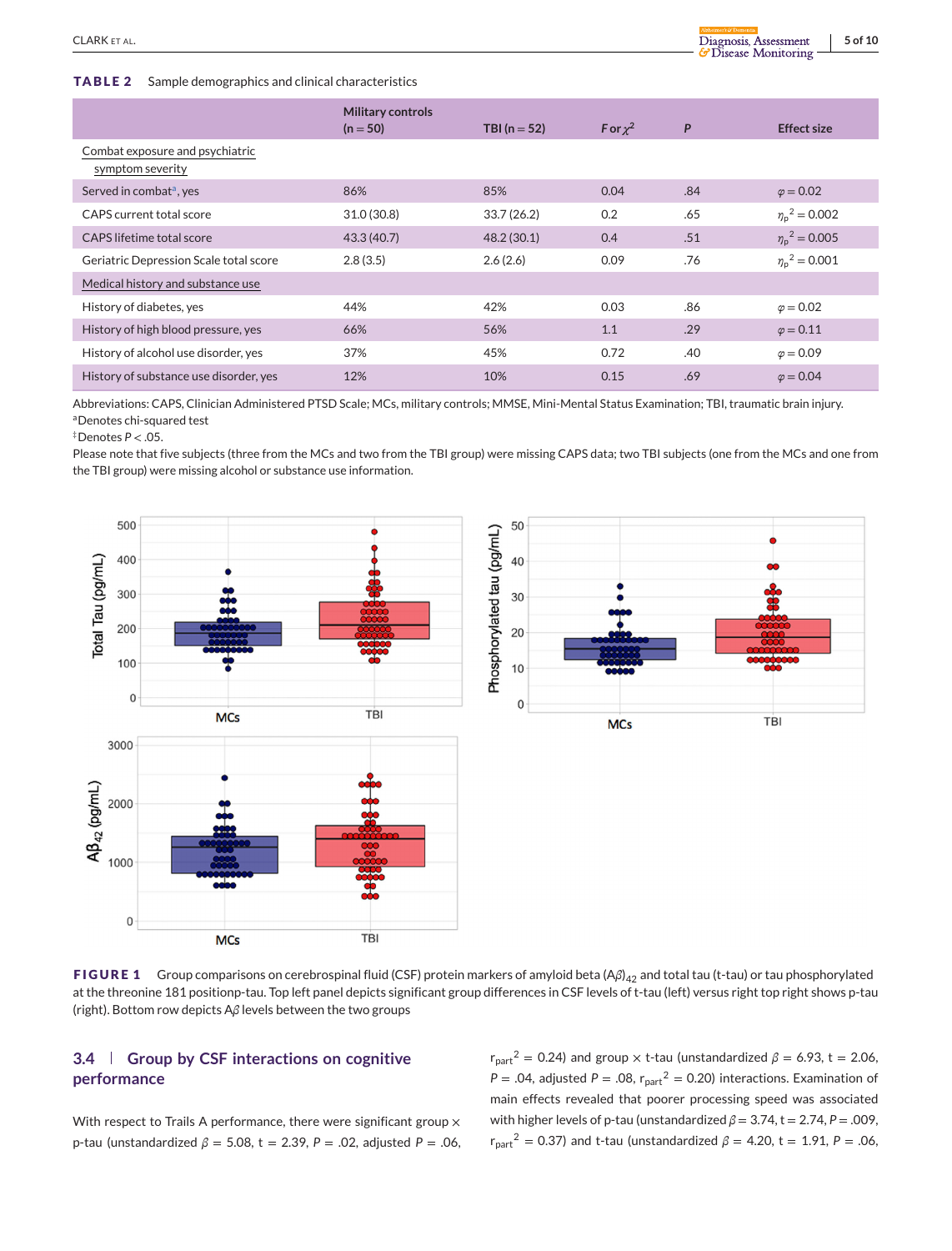<span id="page-5-0"></span>**6 of 10** <u>Diagnosis, Assessment</u><br> **6 of 10** <u>CLARK ET AL.</u><br> **6 Of 10** CLARK ET AL.

**TABLE 3** MCs versus TBI group comparisons on cognitive variables of interest

|                                   | Military controls ( $n = 50$ ) | TBI $(n = 52)$ |      | D    | <b>Effect size</b>         |
|-----------------------------------|--------------------------------|----------------|------|------|----------------------------|
| Verbal learning composite z-score | 0.05(0.85)                     | $-0.05(0.82)$  | 1.24 | .27  | $\eta_{\rm n}{}^2 = 0.01$  |
| Verbal memory composite z-score   | 0.22(0.69)                     | $-0.21(0.81)$  | 7.90 | .006 | $\eta_{\rm n}{}^2 = 0.08$  |
| Trails A total time z-score       | $-0.15(0.66)$                  | $-0.05(0.63)$  | 0.11 | .74  | $\eta_{\rm n}{}^2 = 0.001$ |
| Trails B total time z-score       | $-0.16(0.77)$                  | 0.04(0.86)     | 0.79 | .37  | $\eta_{\rm n}{}^2 = 0.009$ |

Abbreviations: AVLT, Auditory Verbal Learning Test; MCs, military controls; TBI, traumatic brain injury.

Note: One MC subject was missing AVLT data for the verbal learning and memory composites; one MC subject was missing data for Trails A and two TBI subjects were determined to be outliers for Trails A data; three MCs and one TBI were missing Trails B data and one TBI subject was determined to be an outlier.



**FIGURE 2** Group (military controls [MCs] vs. traumatic brain injury [TBI]) x tau interactions on processing speed. Left panel depicts the significant associations between p-tau and Trails Making Test A performance within TBI and MCs groups. Right panel depicts between t-tau and Trails A performance within TBI and MCs groups

 $r_{part}^2$  = 0.27); however, there were no such significant associations observed within theMC group (all *P's* > .41). See Figure 2. No significant group  $\times$  A $\beta_{42}$  interactions were observed (unstandardized  $\beta$  = 0.0001,  $t = -.51, P = .62, r_{part}^2 = -0.05$  for Trails A performance.

With regard to Trails B performance, no significant interactions for the group  $\times$  p-tau (unstandardized  $\beta$  = 5.89, t = 2.00, P = .05,  $r_{part}^2$  = 0.21) and group x t-tau (unstandardized  $\beta$  = 8.21, t = 1.80, *P* = .08,  $r_{part}^2$  = 0.18). No significant group  $\times$  A $\beta_{42}$  interaction was observed (unstandardized B = 0.0001, t = 0.36, P = .72, $r_{part}^2$  = 0.04) for Trails B. Additionally, there were no significant group  $\times$  CSF t-tau, ptau, or A*β*<sup>42</sup> interactions for verbal learning (*Ps* > .51) or memory composites (*Ps* > .18).

## **3.5 Sensitivity analyses adjusting for PTSD**

A series of follow-up analyses were conducted with current CAPS total score included as a covariate in the significant models described above. Results from the original ANCOVAs were retained for the p-tau (*F* [1, 90] = 4.56, P = .04,  $\eta_p^2$  = 0.05) analyses, but were attenuated for t-tau (*F* [1, 92] = 3.91, *P* = .05, *η*<sup>p</sup> <sup>2</sup> = 0.04). Notably, current CAPS total score

was not associated with t-tau ( $F = 0.43$ ,  $P = 0.51$ ,  ${\eta_\text{p}}^2 = 0.005$ ) or p-tau  $(F = 0.11, P = .739, \eta_p^2 = 0.001)$  in the models.

With regard to cognition, ANCOVAs revealed that the TBI group performed significantly worse than the MC group on the verbal memory composite (*F* [1, 90] = 6.15, *P* = .02, *η*<sup>p</sup> <sup>2</sup> = 0.06) and current CAPS total score was not associated cognition ( $F = 0.88$ ,  $P = .35$ ,  $\eta_p^2 = 0.01$ ) in the model.

Finally, findings from the group x CSF interactions regressions demonstrated that the group x p-tau interactions for Trails A (unstandardized  $β = 4.50$ , t = 2.13, P = .04,  $r_{part}^2 = 0.22$ ) remained significant, but the group x t-tau interaction for Trails A (unstandardized *β* = 6.10,  $t = 1.81$ ,  $P = .07$ ,  $r_{part}^2 = 0.19$ ) was slightly attenuated.

## **4 DISCUSSION**

Our study sought to clarify whether group differences in CSF markers of AD pathologic processes (A*β*42, p-tau, and t-tau) and cognitive functioning could be observed between older Vietnam War–era veterans with and without history of TBI. We also tested whether TBI history moderated the association between CSF protein markers and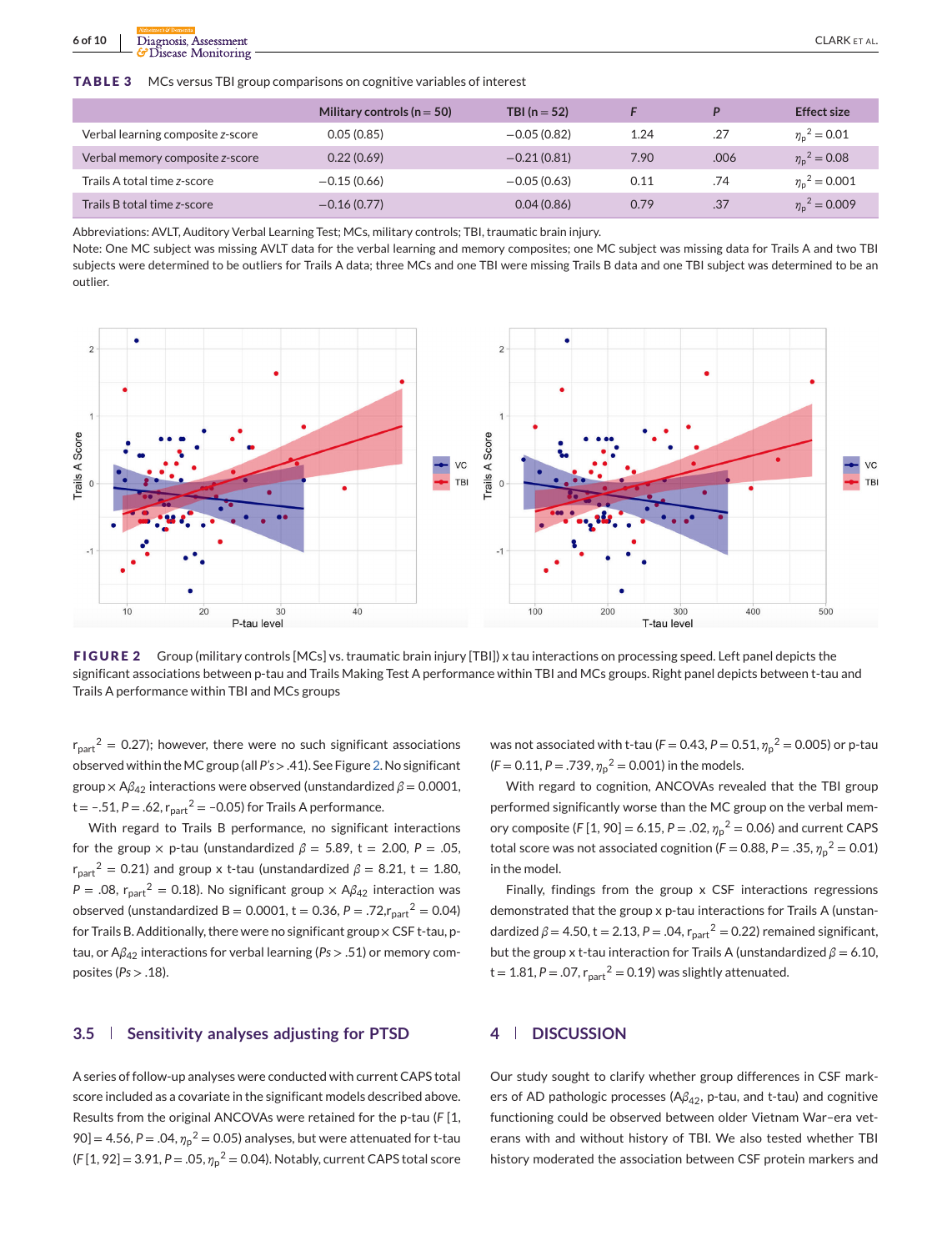cognitive functioning. Results showed that, relative to MCs, older Veterans with history of TBI displayed elevated levels of both CSF p-tau and t-tau, although there were no group differences in Aβ<sub>42</sub>. Additionally, the TBI group performed significantly worse than the MC group on verbal memory measures, although higher levels of CSF tau were associated with slower processing speed and worse executive functioning within the TBI group only. Findings suggest that prior TBI may lead to elevated levels of CSF tau but not Aβ<sub>42</sub> many years after initial injury. Results provide preliminary evidence that tau-related disease activity negatively influences cognition in late-life and highlight potential pathologic changes that may explain higher rates of dementia after head trauma.<sup>1-3</sup>

Our findings of elevated levels of t-tau and p-tau in older veterans with TBI provide some support for the biophysical model of tau pathogenesis.[21,22](#page-8-0) Tau is a microtubule-associated protein involved in regulating axonal structure<sup>[23](#page-8-0)</sup> and high tensile strain during neurotrauma causes stretching and shearing of the axon. This damage causes tau to detach, phosphorylate, and aggregate into neurofibrillary tangles that cannot be cleared. Importantly, tau pathogenesis also appears to be partially mediated by neuroinflammatory processes $24$  and continued Wallerian degeneration may act as a conduit for abnormal tau propagation and accumulation at sites distal from initial injury.[25,26](#page-8-0) Although the temporal course of these pathophysiological processes remains unclear, increased t-tau is thought to reflect ongoing axonal injury and degeneration, whereas higher p-tau is more reflective of tangle pathology. $27,28$  Thus, our results provide evidence of both an evolving and consequential pathological disease state in older adults with remote TBI histories.

Tau protein aggregation is not unique to neurotrauma and occurs across the continuum of healthy to pathologic aging.<sup>29-32</sup> Although elevated levels  $CSF<sub>1</sub><sup>28</sup>$  $CSF<sub>1</sub><sup>28</sup>$  $CSF<sub>1</sub><sup>28</sup>$  plasma,  $33,34$  and PET tau  $35,36$  in older adults across, our study suggests that primary age-related processes *alone* do not fully account for elevated CSF tau in older adults with remote TBI histories. Our work also extends findings demonstrating elevated levels of tau in middle-aged TBI samples $37-40$  and aligns with a recent study illustrating that central nervous system-enriched blood-based exosomal markers of tau differentiated older adults with and without TBI histories.<sup>[41](#page-8-0)</sup> Nevertheless, additional longitudinal tau PET imaging, and histopathological studies, are needed to disentangle the spatiotemporal patterns of tau pathology within the brain and the what neurodegenerative process (e.g., AD, CTE) tau elevations represent. Moreover, as illustrated by Peltz et al., $41$  there is no obvious single pathology underlying TBI history in older adults and use of multiple biomarkers in tandem may further aid in identifying older adults with cognitive impairment after TBI.

We failed to find group differences in CSF A*β*<sup>42</sup> pathology, which somewhat contrasts with existing literature demonstrating lower CSF A*β*<sup>42</sup> (indicative of greater cerebral protein accumulation and plaque formation) in other mixed severity TBI samples $42-44$  as well as diffuse A*β* plaque accumulation on histopathological examinations of acute and long-term TBI survivors.<sup>[5,45,46](#page-7-0)</sup> Differences in sample characteristics (e.g., time since injury, severity of injury) partially explain discrepant findings across studies. Most existing CSF studies have examined moderate-to-severe TBI samples within weeks of injury and temporal variations in CSF A*β*<sup>42</sup> have been noted in the acute phase of injury.<sup>[44,47](#page-8-0)</sup> Nevertheless, a recent ADNI-DoD study showed increased Aβ deposition detected by [<sup>18</sup>F]-AV45-PET in a subset of individuals with TBI and comorbid PTSD compared to controls,<sup>[48](#page-9-0)</sup> suggesting that CSF protein markers of amyloid may be a less sensitive biomarker of TBI relative to amyloid neuroimaging techniques.

Our study demonstrated that veterans with a history of TBI perform more poorly than MCs on verbal memory measures, although there was no association between CSF protein markers and memory performance within this sample. These findings suggest that there may be another biological mechanism responsible for poor memory performance within our TBI group and certainly warrants further exploration. Importantly, compared to veterans with no TBI, similar deficits in processing speed and executive functioning have been noted in an independent sample of slightly older veterans (mean age  $=$  79) with remote TBI.<sup>[17](#page-8-0)</sup> Although we failed to find group differences in performance within these domains, we observed that higher levels of CSF tau appear to be particularly deleterious for the cognitive domains of processing speed and executive functioning performance for older adults with TBI. Additional tau PET imaging techniques are needed to target regional specificity of these findings, as results suggest a potential regional vulnerability of frontal-subcortical regions which has been shown across many studies to be characteristic of neurotrauma that may become more pronounced with advancing age.<sup>[49](#page-9-0)</sup>

Although our sample consisted mostly of individuals with mild TBI, we conducted a series of exploratory analyses to better understand the potential role of TBI injury severity in the pattern of observed results (see supporting information). Results revealed that elevated levels of tau were largely driven by those with mild TBI, although the smaller sample size of the moderate/severe TBI group likely contributed to low power, which potentially hindered the detection of group differences. Additionally, cognitive analyses revealed no significant differences in performance between the moderate/severe and mild TBI groups. Findings suggest elevated levels of tau and the observed associations with cognition are not merely the byproduct of increasing injury severity. Finally, psychiatric symptoms have been independently linked to ele-vated levels of tau accumulation in younger military TBI samples.<sup>[50](#page-9-0)</sup> However, our results were only somewhat attenuated by the inclusion of CAPS total scores within the model; PTSD symptoms were not a significant predictor of cognitive performance within our models. We suspect that TBI rather than PTSD is the primary moderator of tau and cognitive associations among older veterans and results highlight the need to take into account remote TBI history in older adult samples and provide evidence of potentially long-lasting brain changes that are not simply the byproduct of comorbid psychiatric distress.

There are many strengths of the study including the application of VA/DoD TBI criteria for enhanced reliability of TBI diagnosis, robust Elecsys CSF analysis methods, and consideration of PTSD and TBI injury severity. However, limitations that warrant careful consideration include: retrospective self-report and potential recall bias of TBI injury details; the cross-sectional nature and associated study observations could be the result of pre-injury differences; and while ADNI-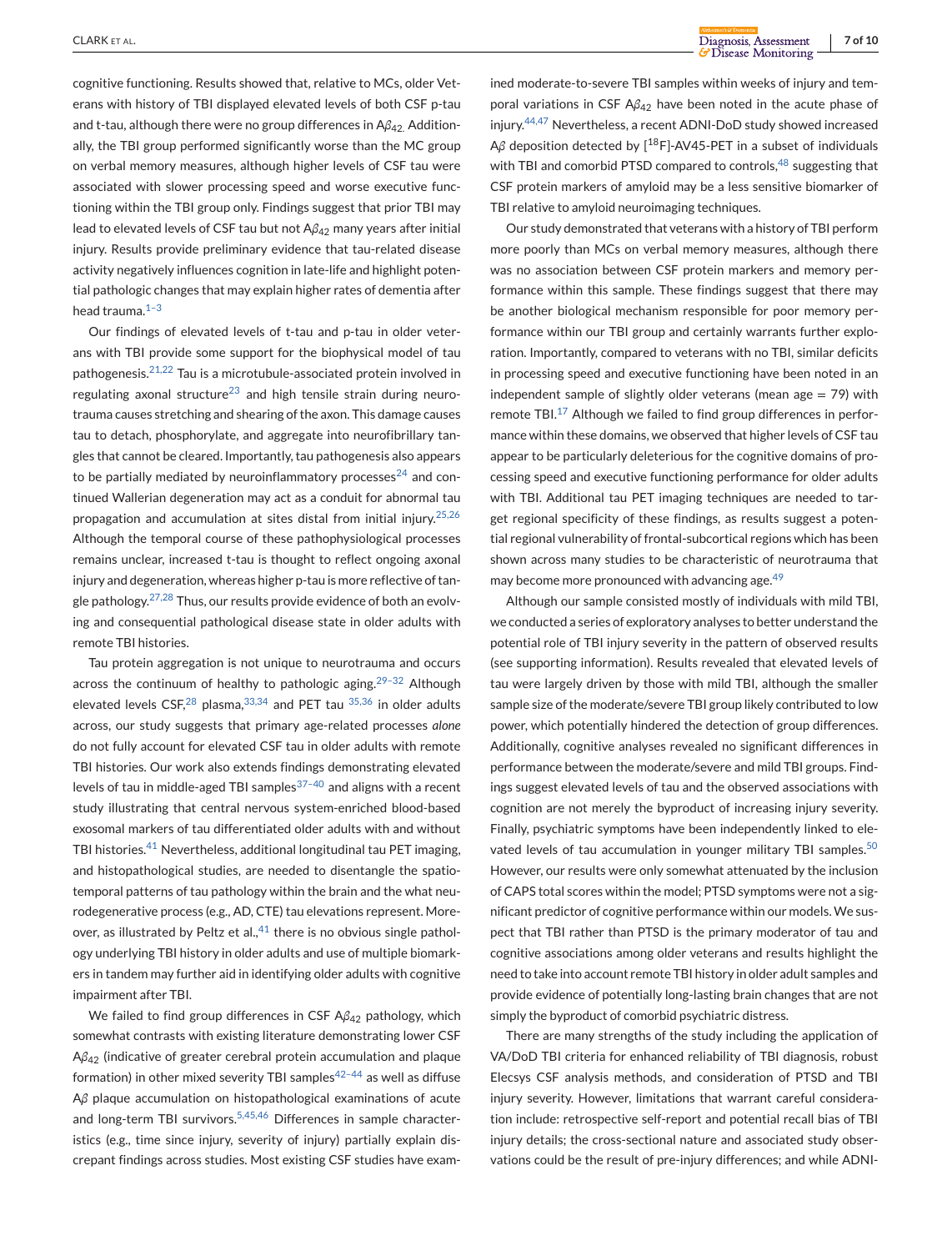<span id="page-7-0"></span>DOD is a robust dataset for exploration of the long-term consequences of head-trauma, peripheral markers of neurodegeneration or inflammation (e.g., neurofilament light) that could provide insight into relevant mechanisms of injury are not captured. Future longitudinal studies are needed to better elucidate the link between CSF biomarkers of neurodegeneration and cognitive decline in older adults with histories of neurotrauma. Moreover, given the limited racial/ethnic and sex representation of these samples, there is a critical need to better understand whether and how these pathologic processes may differ in more diverse samples.

## **5 CONCLUSIONS**

This study demonstrated that CSF tau is elevated in Vietnam War– era veterans with remote TBI histories and higher tau is associated with poorer neurocognitive performance. Results dovetail with previous work suggesting that TBI may be associated with pathological brain changes that persist well into late-life and provide a potential mechanism for increased dementia risk. Future research studies should replicate these findings in larger samples and explore the spatio-temporal course of tau accumulation after TBI across the lifespan.

## **ACKNOWLEDGMENTS**

Data collection and sharing for this project was funded by the Alzheimer's Disease Neuroimaging Initiative (ADNI; National Institutes of Health Grant U01 AG024904) and DOD ADNI (Department of Defense award number W81XWH-12-2-0012). ADNI is funded by the National Institute on Aging, the National Institute of Biomedical Imaging and Bioengineering, and through generous contributions from the following: AbbVie; Alzheimer's Association; Alzheimer's Drug Discovery Foundation; Araclon Biotech; BioClinica, Inc.; Biogen; Bristol-Myers Squibb Company; CereSpir, Inc.; Cogstate; Eisai Inc.; Elan Pharmaceuticals, Inc.; Eli Lilly and Company; EuroImmun; F. Hoffmann-La Roche Ltd and its affiliated company Genentech, Inc.; Fujirebio; GE Healthcare; IXICO Ltd.; Janssen Alzheimer Immunotherapy Research & Development, LLC; Johnson & Johnson Pharmaceutical Research & Development LLC; Lumosity; Lundbeck; Merck & Co., Inc.; Meso Scale Diagnostics, LLC.; NeuroRx Research; Neurotrack Technologies; Novartis Pharmaceuticals Corporation; Pfizer Inc.; Piramal Imaging; Servier; Takeda Pharmaceutical Company; and Transition Therapeutics. The Canadian Institutes of Health Research is providing funds to support ADNI clinical sites in Canada. Private sector contributions are facilitated by the Foundation for the National Institutes of Health [\(www.fnih.org\)](http://www.fnih.org). The grantee organization is the Northern California Institute for Research and Education, and the study is coordinated by the Alzheimer's Therapeutic Research Institute at the University of Southern California. ADNI data are disseminated by the Laboratory for Neuro Imaging at the University of Southern California. The authors thank all participants of the Alzheimer's Disease Neuroimaging Initiative for providing data for this manuscript, as well as the individuals who work to make these data available for public use. This work was further supported by Veterans Affairs and Department of

Defense grants awarded to Dr. Delano-Wood and a National Institutes of Health (National Institute of Neurological Disorders and Stroke Ruth-Kirschstein Fellowship) and a Veterans Affairs Advanced Polytrauma and TBI Rehabilitation Research Fellowship awarded to Dr. Clark. Dr. Eglit reports no disclosures. Drs. Clark, Bangen, Thomas, and Ms. Weigand are members of the International Society to Advance Alzheimer's Research and Treatment. Drs. Clark, Bangen, and Thomas have received funding from the Shiley-Marcos Alzheimer's Disease Research Center. Dr. Bangen serves as an Associate Editor of the *Journal of Alzheimer's Disease* and has previously received grant funding from the Alzheimer's Association. Dr. Thomas has previously received grant funding from the Alzheimer's Association. Dr. Bondi receives royalties from Oxford University Press and serves as a consultant for Eisai, Novartis, and Roche Pharmaceutical companies. Dr. Delano-Wood has received honoria from Takeda and is a board member of the San Diego Alzheimer's Association chapter.

#### **AUTHOR CONTRIBUTIONS**

Alexandra L. Clark: design and conceptualization of study design, data analysis, data interpretation, drafting of manuscript for intellectual content, statistical analysis. Alexandra J. Weigand: data analysis, data interpretation, drafting of manuscript for intellectual content, statistical analysis. Katherine J. Bangen: data interpretation, drafting of manuscript for intellectual content. Kelsey R. Thomas: data interpretation, drafting of manuscript for intellectual content. Graham M.L. Eglit: data interpretation, drafting of manuscript for intellectual content. Mark W. Bondi: data interpretation, revision of manuscript for intellectual content. Lisa Delano-Wood: data interpretation, revision of manuscript for intellectual content.

#### **DATA AVAILABILITY STATEMENT**

Data used in preparation of this article were obtained from the Alzheimer's Disease Neuroimaging Initiative (ADNI) database (adni.loni.usc.edu). As such, the investigators within the ADNI contributed to the design and implementation of ADNI and/or provided data but did not participate in analysis or writing of this report. A complete listing of ADNI investigators can be found at: [http://adni.loni.usc.](http://adni.loni.usc.edu/wp-content/uploads/how_to_apply/ADNI_Acknowledgement_List.pdf) [edu/wp-content/uploads/how\\_to\\_apply/ADNI\\_Acknowledgement\\_](http://adni.loni.usc.edu/wp-content/uploads/how_to_apply/ADNI_Acknowledgement_List.pdf) [List.pdf](http://adni.loni.usc.edu/wp-content/uploads/how_to_apply/ADNI_Acknowledgement_List.pdf)

#### **REFERENCES**

- 1. Gardner RC, Burke JF, Nettiksimmons J, et al. Dementia risk after traumatic brain injury vs nonbrain trauma: the role of age and severity. *JAMA Neurol*. 2014;71(12):1490-1497.
- 2. Barnes DE, Byers AL, Gardner RC, et al. Association of mild traumatic brain injury with and without loss of consciousness with dementia in US military veterans. *JAMA Neurol*. 2018;75(9):1055-1061.
- 3. Barnes DE, Kaup A, Kirby KA, et al. Traumatic brain injury and risk of dementia in older veterans. *Neurology*. 2014;83(4):312-319.
- 4. Schaffert J, LoBue C, White CL, et al. Traumatic brain injury history is associated with an earlier age of dementia onset in autopsy-confirmed Alzheimer's disease. *Neuropsychology*. 2018;32(4):410-416.
- 5. Johnson VE, Stewart W, Smith DH. Widespread *τ* and amyloid-*β* pathology many years after a single traumatic brain injury in humans. *Brain Pathol*. 2012;22(2):142-149. [https://pubmed.ncbi.nlm.nih.gov/](https://pubmed.ncbi.nlm.nih.gov/21714827/) [21714827/](https://pubmed.ncbi.nlm.nih.gov/21714827/)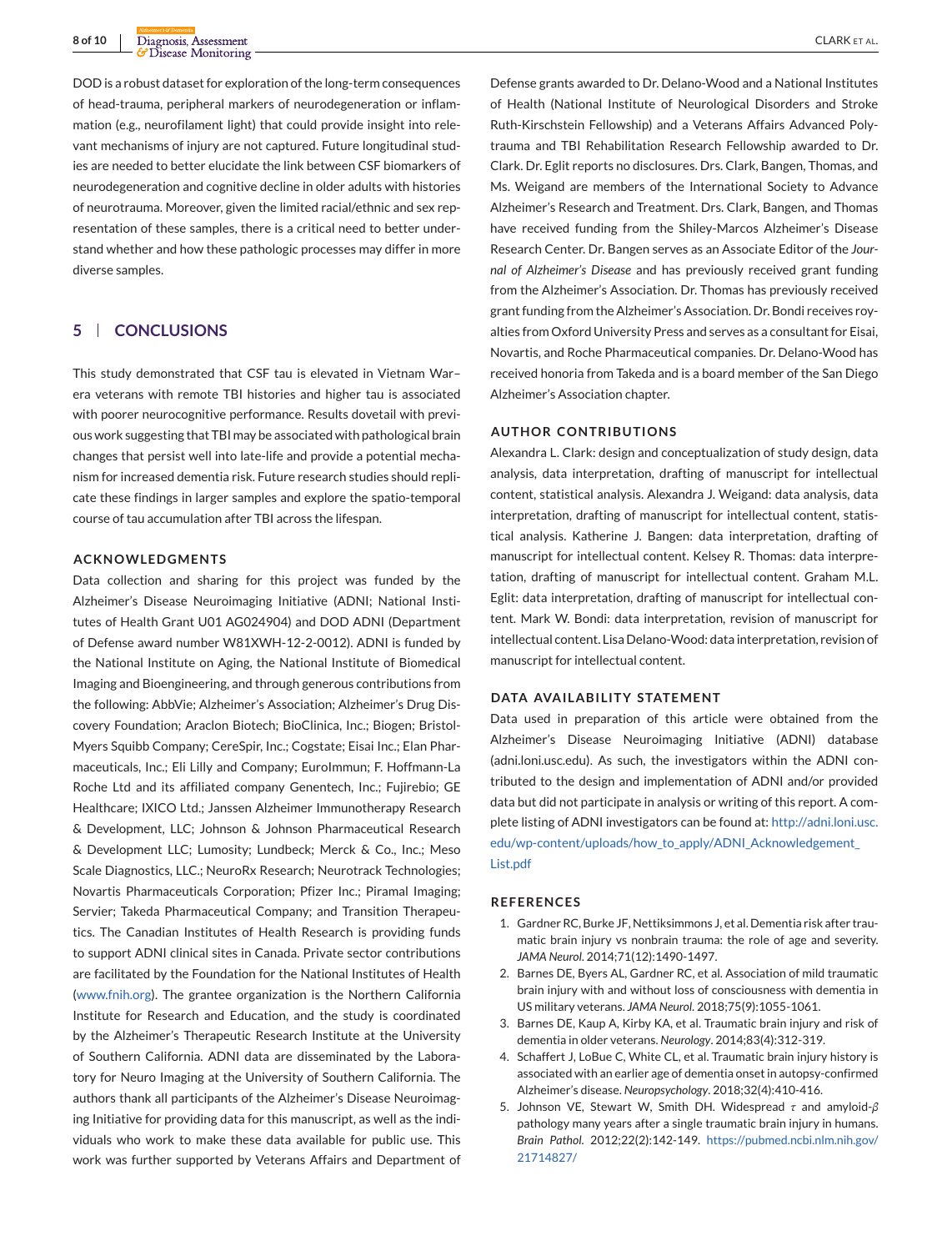- <span id="page-8-0"></span>6. Smith DH, Johnson VE, Stewart W. Chronic neuropathologies of single and repetitive TBI: substrates of dementia?. *Nat Rev Neurol*. 2013;9(4):211.
- 7. Shively S, Scher AI, Perl DP, Diaz-Arrastia R. Dementia resulting from traumatic brain injury: what is the pathology?. *Arch Neurol*. 2012;69(10):1245-1251.
- 8. DeKosky ST, Blennow K, Ikonomovic MD, Gandy S. Acute and chronic traumatic encephalopathies: pathogenesis and biomarkers. *Nat Rev Neurol*. 2013;9(4):192-200.
- 9. Faden AI, Loane DJ. Chronic neurodegeneration after traumatic brain injury: Alzheimer disease, chronic traumatic encephalopathy, or persistent neuroinflammation?. *Neurotherapeutics*. 2015;12(1):143- 150.
- 10. Ramlackhansingh AF, Brooks DJ, Greenwood RJ, et al. Inflammation after trauma: microglial activation and traumatic brain injury. *Ann Neurol*. 2011;70(3):374-383.
- 11. Cherry JD, Tripodis Y, Alvarez VE, et al. Microglial neuroinflammation contributes to tau accumulation in chronic traumatic encephalopathy. *Acta Neuropathol Commun*. 2016;4(1):112.
- 12. Brettschneider J, Del Tredici K, Lee VM, Trojanowski JQ. Spreading of pathology in neurodegenerative diseases: a focus on human studies. *Nat Rev Neurosci*. 2015;16(2):109-120.
- 13. Weiner MW, Veitch DP, Hayes J, et al. Effects of traumatic brain injury and posttraumatic stress disorder on Alzheimer's disease in veterans, using the Alzheimer's disease neuroimaging initiative. *Alzheimers Dement*. 2014;10:S226-235. 3 Suppl.
- 14. The Management of Concussion/mTBI Working Group (2016). *VA/DoD clinical practice guideline for the management of concussion/mild traumatic brain injury (mTBI): Guideline summary*. Washington, DC: Department of Veterans Affairs, Department of Defense. [https://](https://www.va.gov/covidtraining/docs/mTBICPGFullCPG50821816.pdf) [www.va.gov/covidtraining/docs/mTBICPGFullCPG50821816.pdf](https://www.va.gov/covidtraining/docs/mTBICPGFullCPG50821816.pdf)
- 15. Blake DD, Weathers FW, Nagy LM, et al. The development of a clinician-administered PTSD scale. *J Trauma Stress*. 1995;8(1): 75-90.
- 16. American Psyciatric Association. *Diagnostic and Statistical Manual of Mental Disorders*. Fourth edition.Washington, DC: American Psychiatic Association; 2000. Text revision.
- 17. Kaup AR, Peltz C, Kenney K, et al. Neuropsychological profile of lifetime traumatic brain injury in older veterans. *J Int Neuropsychol Soc*. 2017;23(1):56-64.
- 18. Peltz CB, Gardner RC, Kenney K, et al. Neurobehavioral characteristics of older veterans with remote traumatic brain injury. *J Head Trauma Rehabil*. 2017;32(1):E8.
- 19. *IBM SPSS Statistics for Windows, Version 25.0*. In. Armonk, NY. IBM Corp; 2017.
- 20. R Core Team (2013). R: A language and environment for statistical computing. *R Foundation for Statistical Computing*, Vienna, Austria. ISBN 3-900051-07-0, [http://www.R-project.org/.](http://www.R-project.org/)
- 21. Ahmadzadeh H, Smith DH, Shenoy VB. Viscoelasticity of tau proteins leads to strain rate-dependent breaking of microtubules during axonal stretch injury: predictions from a mathematical model. *Biophys J*. 2014;106(5):1123-1133.
- 22. Ahmadzadeh H, Smith DH, Shenoy VB. Mechanical effects of dynamic binding between tau proteins on microtubules during axonal injury. *Biophys J*. 2015;109(11):2328-2337.
- 23. Weingarten MD, Lockwood AH, Hwo SY, Kirschner MW. A protein factor essential for microtubule assembly. *Proc Natl Acad Sci U S A*. 1975;72(5):1858-1862.
- 24. Gabbita SP, Scheff SW, Menard RM, et al. Cleaved-tau: a biomarker of neuronal damage after traumatic brain injury. *J Neurotrauma*. 2005;22(1):83-94.
- 25. Johnson VE, Stewart W, Smith DH. Traumatic brain injury and amyloid*β* pathology: a link to Alzheimer's disease?. *Nature Reviews Neuroscience*. 2010;11(5):361–370. <https://doi.org/10.1038/nrn2808>
- 26. Johnson VE, Stewart W, Smith DH. Axonal pathology in traumatic brain injury. *Exp Neurol*. 2013;246:35-43.
- 27. Zetterberg H. Review: tau in biofluids—relation to pathology, imaging and clinical features. *Neuropathol Appl Neurobiol*. 2017;43(3):194- 199.
- 28. Andreasen N, Sjögren M, Blennow K. CSF markers for Alzheimer's disease: Total tau, phospho-tau and A*β*42. *The World Journal of Biological Psychiatry*. 2003;4 (4):147–155. [https://doi.org/10.1080/](https://doi.org/10.1080/15622970310029912) [15622970310029912](https://doi.org/10.1080/15622970310029912)
- 29. Orr ME, Sullivan AC, Frost B. A brief overview of tauopathy: causes, consequences, and therapeutic strategies. *Trends Pharmacol Sci*. 2017;38(7):637-648.
- 30. Maphis N, Xu G, Kokiko-Cochran ON, et al. Loss of tau rescues inflammation-mediated neurodegeneration. *Front Neurosci*. 2015;9:196.
- 31. Braak H, Thal DR, Ghebremedhin E, Del Tredici K. Stages of the pathologic process in Alzheimer disease: age categories from 1 to 100 years. *J Neuropathol Exp Neurol*. 2011;70(11):960-969.
- 32. Braak H, Del Tredici K. The pathological process underlying Alzheimer's disease in individuals under thirty. *Acta Neuropathol (Berl)*. 2011;121(2):171-181.
- 33. Mattsson N, Zetterberg H, Janelidze S, et al. Plasma tau in Alzheimer disease. *Neurology*. 2016;87(17):1827-1835.
- 34. Zetterberg H, Wilson D, Andreasson U, et al. Plasma tau levels in Alzheimer's disease. *Alzheimer's Res Ther*. 2013;5(2):9.
- 35. Gordon BA, Blazey TM, Christensen J, et al. Tau PET in autosomal dominant Alzheimer's disease: relationship with cognition, dementia and other biomarkers. *Brain*. 2019;142(4):1063-1076.
- 36. Brier MR, Gordon B, Friedrichsen K, et al. Tau and A*β* imaging, CSF measures, and cognition in Alzheimer's disease. *Sci Transl Med*. 2016;8(338):338ra366.
- 37. Bogoslovsky T, Wilson D, Chen Y, et al. Increases of plasma levels of glial fibrillary acidic protein, tau, and amyloid *β* up to 90 days after traumatic brain injury. *J Neurotrauma*. 2017;34(1):66-73.
- 38. Alosco ML, Tripodis Y, Fritts NG, et al. Cerebrospinal fluid tau, A*β*, and sTREM2 in Former National Football League Players: modeling the relationship between repetitive head impacts, microglial activation, and neurodegeneration. *Alzheimer's Dement*. 2018;14(9):1159-1170.
- 39. Rubenstein R, Chang B, Yue JK, et al. Comparing plasma phospho tau, total tau, and phospho tau–total tau ratio as acute and chronic traumatic brain injury biomarkers. *JAMA Neurol*. 2017;74(9):1063- 1072.
- 40. Olivera A, Lejbman N, Jeromin A, et al. Peripheral total tau in military personnel who sustain traumatic brain injuries during deployment. *JAMA Neurol*. 2015;72(10):1109-1116.
- 41. Peltz CB, Kenney K, Gill J, et al. Blood biomarkers of traumatic brain injury and cognitive impairment in older veterans. *Neurology*. 2020;95(9):e1126-e1133.
- 42. Shahim P, Tegner Y, Gustafsson B, et al. Neurochemical aftermath of repetitive mild traumatic brain injury. *JAMA Neurol*. 2016;73(11):1308-1315.
- 43. Mondello S, Buki A, Barzo P, et al. CSF and plasma amyloid-*β* temporal profiles and relationships with neurological status and mortality after severe traumatic brain injury. *Sci Rep*. 2014;4:6446.
- 44. Kay AD, Petzold A, Kerr M, Keir G, Thompson E, Nicoll JAR. Alterations in cerebrospinal fluid apolipoprotein E and amyloid*β*-Protein after Traumatic Brain Injury. *Journal of Neurotrauma*. 2003;20(10):943–952. <https://doi.org/10.1089/089771503770195795>
- 45. DeKosky ST, Abrahamson EE, Ciallella JR, et al. Association of increased cortical soluble A*β*42 levels with diffuse plaques after severe brain injury in humans. *Arch Neurol*. 2007;64(4):541-544.
- 46. Chen X-H, Johnson VE, Uryu K, Trojanowski JQ, Smith DH. A lack of amyloid *β* plaques despite persistent accumulation of amyloid *β* in axons of long-term survivors of traumatic brain injury. *Brain Pathology*.